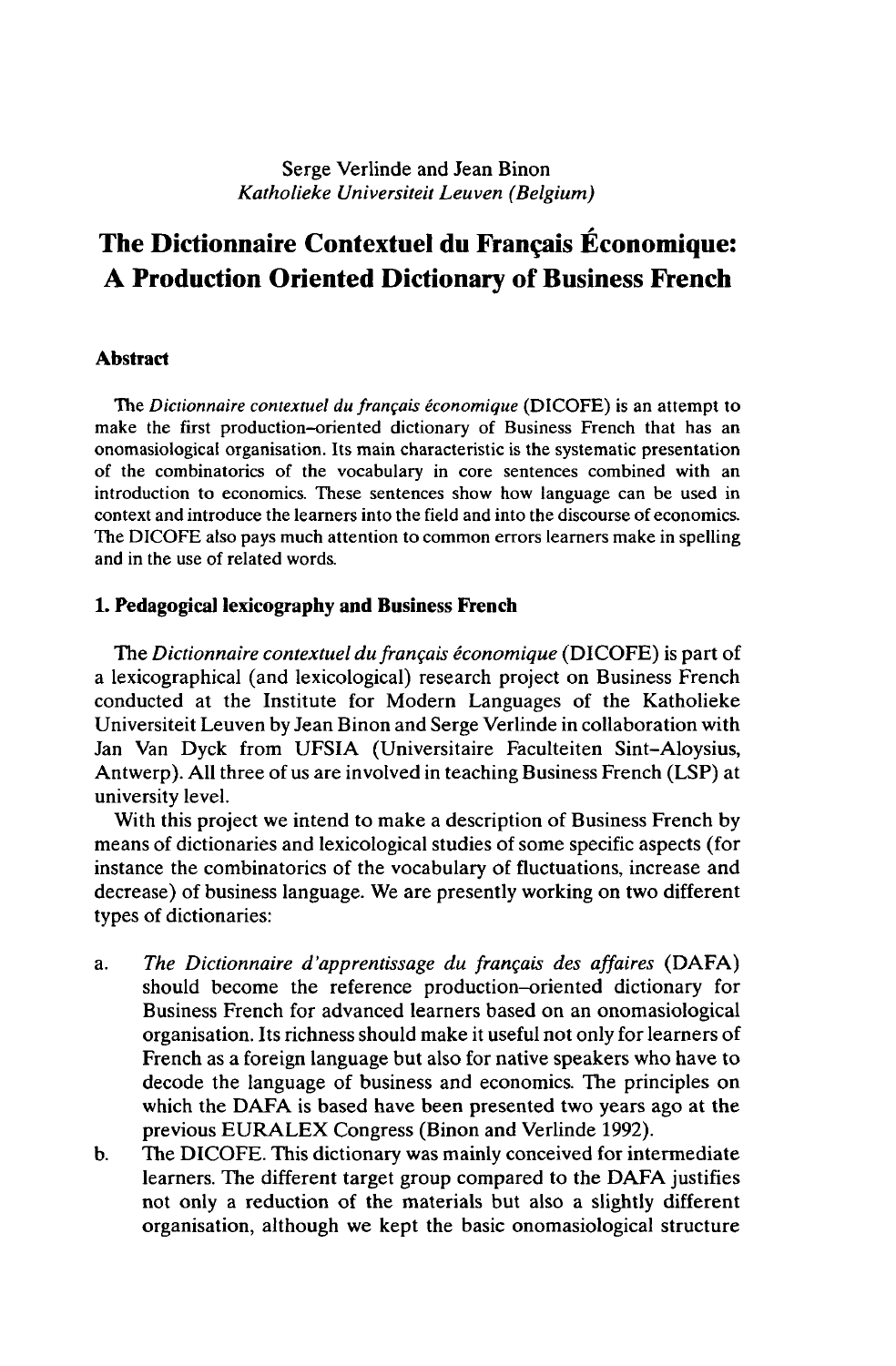(see below). To reduce the price (less than \$5) and to facilitate the use of the DICOFE, it is published in booklets (less than 100 pages), each covering one specific aspect of the economic activity: company, trade, finances and employment (Verlinde et al. 1993a and 1993b). For each volume of the DICOFE, an exercise book is provided (Verlinde 1993 and 1994). In section 3 we will present the DICOFE and the exercise books in detail.

#### **2. Sources**

To realise both the DAFA and the DICOFE we can rely on our wide didactic experience and on the lexical information contained in our corpus.

We are struck by the fact that specialised dictionaries, and especially those for Business French, are mostly inadequate for learning objectives because they do not provide adequate answers to the questions learners have when they learn vocabulary. Summarizing the remarks made in Binon and Verlinde (1992:43-44) we could say that those dictionaries do not enhance the combinatory competence of the learner since they focus mainly on terminology. Moreover, most of these specialised dictionaries are made by natives so that they do not give linguistic information which is essential for a language learner. They do not explain, e.g., the use of easy-looking concepts like *ouvrier* and *travailleur, source* and *ressource; entreprise, firme* and *compagnie.* Even with the help of a translation dictionary a learner will frequently have difficulties to put the right word into the right context. The second source of information we have is a corpus of about 1.1 million words of business texts covering a wide range of topics and uses of business language: from newspaper articles to specialised articles, French and Belgian usage from the middle of the eighties until now.

#### **3. Objectives, contents and approach**

The objective of the DICOFE is to offer a dictionary that meets the (written and oral) production needs of our intermediate learners. To reach this goal we think that at least the following information should be given in a comprehensible way:

- a. The basic vocabulary that can partly be found in the LSP-dictionaries of Business French.
- b. The combinatorics of the words, mainly nouns, with verbs and adjectives (collocations and broader combinations). This information should be presented with a minimal metalanguage and in a transparent organisation. The lexicographer should not forget that dictionary users generally don't read the introduction or the User's Guide telling them how to use the dictionary properly.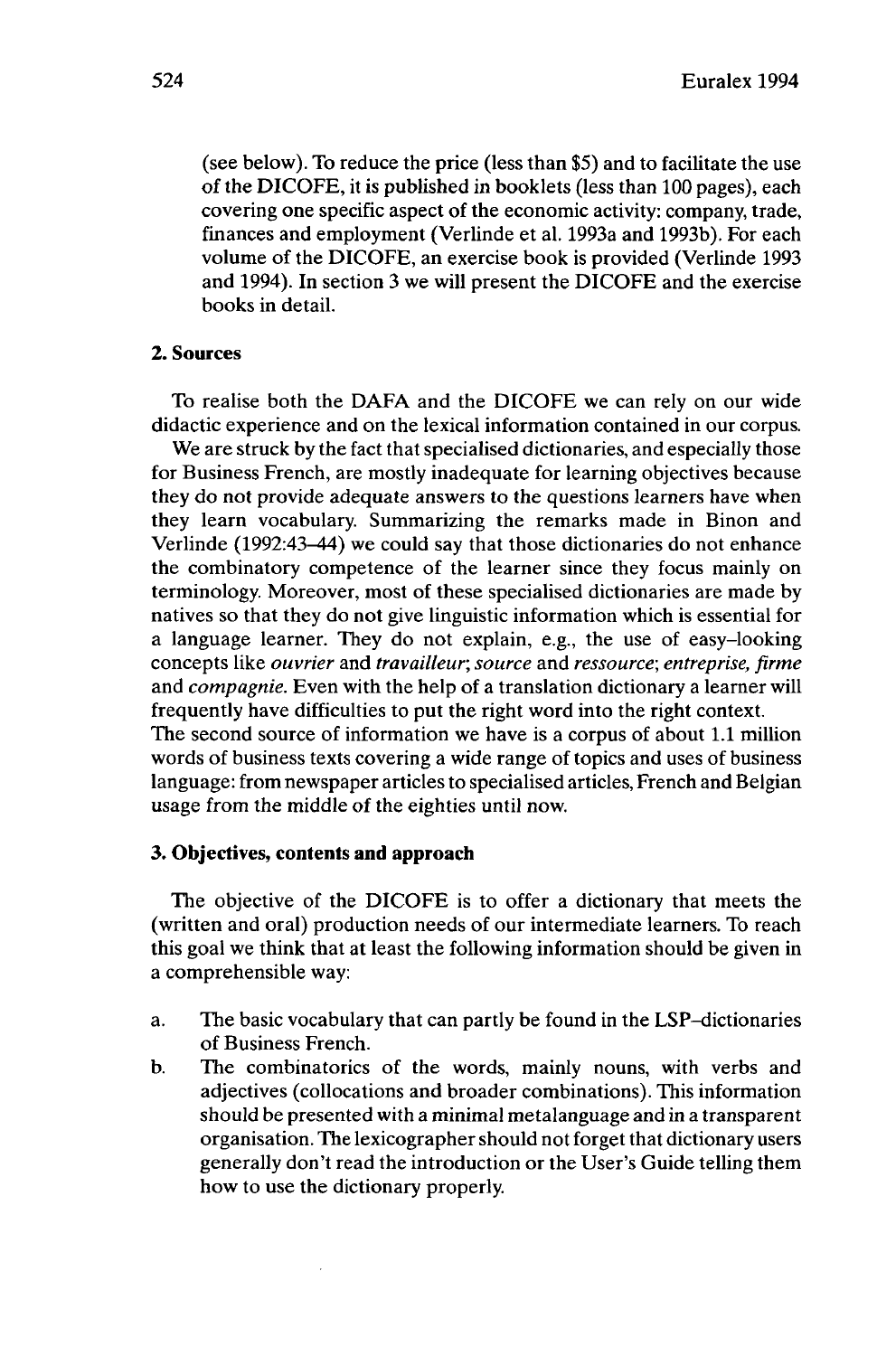- c. The translation of words and word combinations: at an intermediate level the production of sentences still often means the translation of an idea formulated in the mother tongue. Moreover, when learners have the translation at their disposal they feel more secure even though in many cases translation doesn't actually help them (Battenburg 1991:Chapter four).
- d. The presentation of word families instead of isolated words in an alphabetical order offers the learner the opportunity to survey quickly what can be said and what not to translate/formulate a specific idea and to vary more easily the sentences he wants to produce.
- e. An introduction into the business world: learning about the business world and learning the words to speak or to write about it should take place simultaneously.
- f. A variety of exercises: from very directive exercises to very open ones, written and spoken, focused on isolated words, combinations of words and the use of words in texts. When the learner gets used to the organisation of the information that is given in the dictionary and when he fully understands the concept he can use further reading material to add useful information and to create his own personalised dictionary.

If we compare this project with the principles of the *Longman Language Activator,* the "first production dictionary of English" (Summers 1993:F8-F25) one can notice that we defend more or less the same ideas. We, however, stress the importance of translation and, to a lesser degree, the importance of a systematic description of word families. Furthermore we offer pregnant conceptually organized discourse. This facilitates the reactivation of the vocabulary and the integration in long term memory.

## **4. Presentation of the DICOFE**

### **4.1 The onomasiological organisation**

The DICOFE has an onomasiological organisation of the lexical information. The learner can enter the dictionary by means of the table of contents, thus making a selection of a subject he wants to find out about (all extracts from Verlinde et al. 1993a and 1993b):

| 2. La vie d'une entreprise                                         |    |
|--------------------------------------------------------------------|----|
| 2.1. une entreprise se crée                                        |    |
| 2.2. une entreprise se gère                                        | 23 |
| 2.3. une entreprise se développe                                   | 27 |
| 2.4. les entreprises se concentrent                                | 31 |
| 2.4.1. la fusion d'entreprises                                     | 31 |
| 2.4.2. l'achat d'actions d'une entreprise par une autre entreprise | 31 |
| 2.4.3. la collaboration entre entreprises                          | 35 |
| 2.5. une entreprise change de statut juridique                     | 35 |
| 2.6. une entreprise connaît des difficultés                        | 37 |
|                                                                    |    |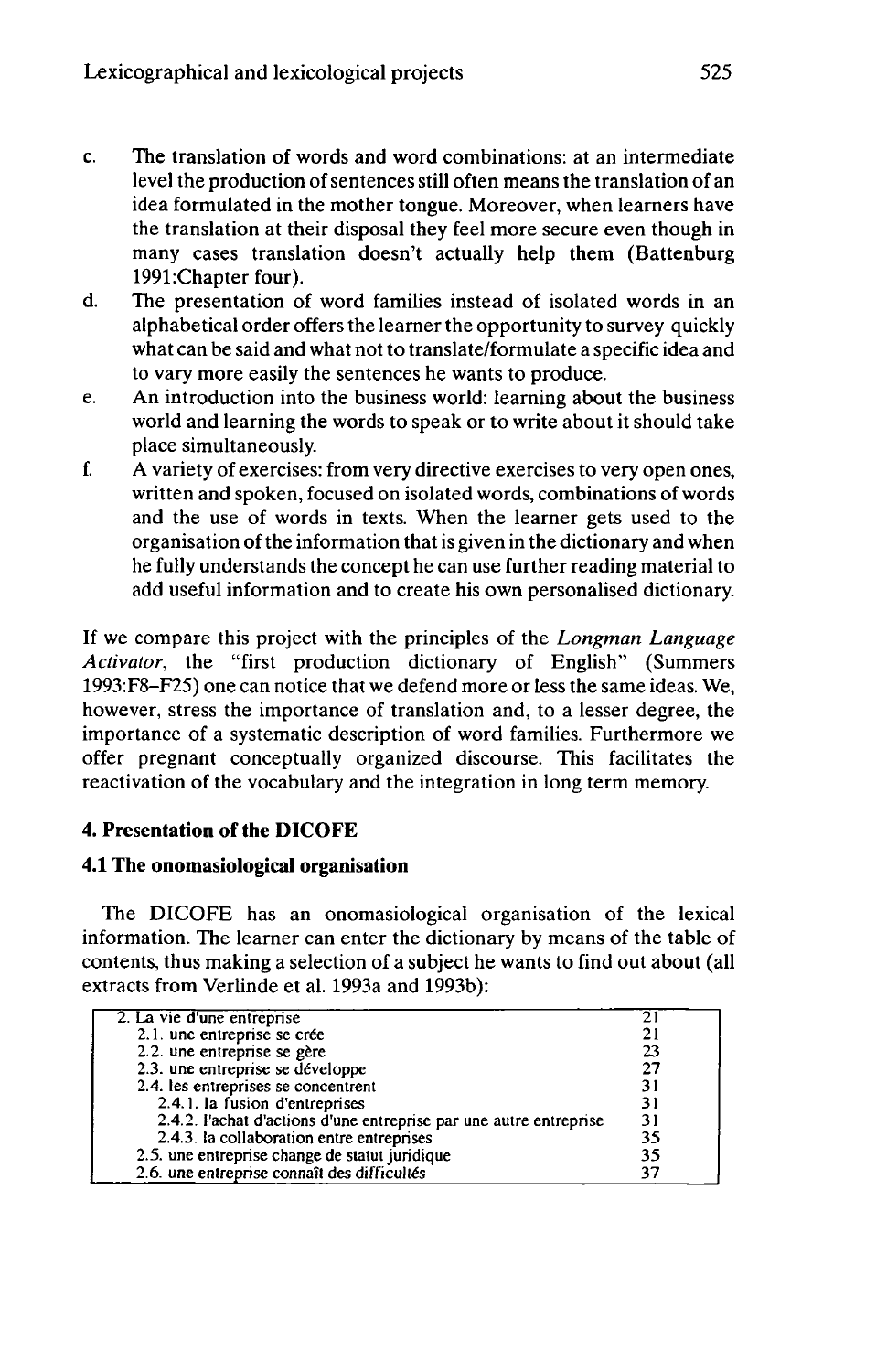or by means of the index, thus choosing a word:

```
* * * * action (nf, syn. un titre) 32; 33; 34; 35
            une - nominative 32
            une - au porteur 32
            un portefeuille d'actions 32
            (racheter des - 32
            céder des-32; 33
            coter une - 32
            détenir des-33
            émettre des - 32
            négocier des-32
            un (r)achat d'actions 31 ; 32
            la cession d'actions 32
            la cotation d'une - (en Bourse) 32
            la cote d'une - 32
            une émission d'actions 32
* * * * associer (s'- avec qqn, qqch) (v) 32
   **** banquier, -quière (n, adj) J6
```
For each word, four clusters of information are given:

- a. To the left of the word: an indication of the frequency in our corpus of the word family to which the word belongs with a distinction between very high frequency (\*\*\*\*), frequent (\*\*\*), low frequency (\*\*) and very low frequency (\*) words.
- b. To the right of the word: grammatical information (with specific verb patterns).
- c. To the far right of the word: reference to pages -in bold italics: the page where the word family is presented -in roman: the page where the word is presented in context.
- d. Under the word: specific collocations and word combinations containing the word organized in a systematic way: noun  $+$  adj., noun + complement, verb + noun and derived noun + noun.

### **4.2 The odd pages**

The text within the DICOFE is divided into even and odd pages. The text on the odd pages gives a very elementary introduction to the world of business by means of pregnant conceptually organized discourse and core sentences (e. g. subject – verb – one or two essential complements). So the learner discovers the economic reality and the discourse which is used to express it at the same time.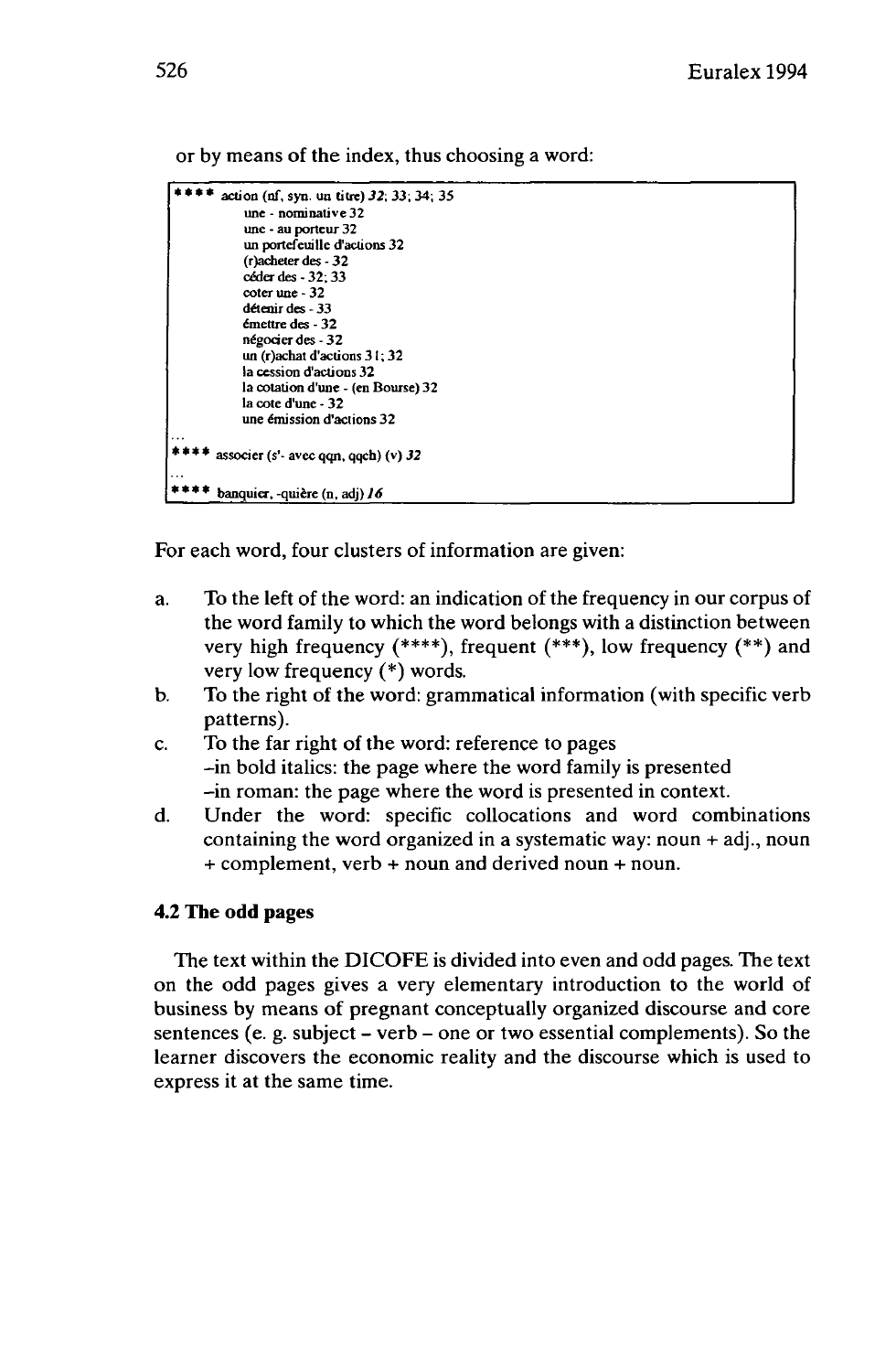| les créatifs traduisent la stratégie en un message |            | la traduction de la stratégie en un message                                        |
|----------------------------------------------------|------------|------------------------------------------------------------------------------------|
| les rédacteurs                                     | concoivent | inventent des slogans accrocheurs                                                  |
|                                                    |            | la conception de slogans accrocheurs                                               |
| plus célèbres                                      |            | les slogans "Perrier, c'est fou" et "United Colors of Benetton" comptent parmi les |

| la Générale de Banque vient de placer                               | une annonce publicitaire dans tous<br>les quotidiens                              |
|---------------------------------------------------------------------|-----------------------------------------------------------------------------------|
|                                                                     |                                                                                   |
|                                                                     | un publi-rédactionnel de huit                                                     |
|                                                                     | pages dans un                                                                     |
|                                                                     | hebdomadaire                                                                      |
|                                                                     | la publication d'une annonce publicitaire dans des revues                         |
| la chaîne suédoise Ikea lance                                       | une campagne d'affichage                                                          |
| Coca-Cola et Martini nous matraquent de                             | spots radio et TV                                                                 |
| on assiste de plus en plus à un matraquage du public                |                                                                                   |
| Trafalgar Square est connu pour sa multitude d'enseignes lumineuses |                                                                                   |
|                                                                     | Carat Espace est une société qui achète des espaces publicitaires dans les médias |
| pour ses clients annonceurs                                         |                                                                                   |
|                                                                     |                                                                                   |
|                                                                     | l'afficheur JC Decaux crée des supports publicitaires grâce à son mobilier urbain |
| (p. ex. les abribus)                                                |                                                                                   |

The easy structure of the sentences focuses the attention on the most important information: 'Who does what?'. The core sentences are often followed by more complex sentences adapted from the corpus and introducing more economic facts. Parasynonyms are grouped together by a vertical line.

The text is put into dotted boxes to help the learner distinguish the different aspects treated in the text and to make it more readable. Special attention is paid to clusters of words with similar meanings.

| une entreprise<br>une compagnie | terme courant, général<br>terme courant dans le monde des assurances, des transports maritimes [ |
|---------------------------------|--------------------------------------------------------------------------------------------------|
|                                 | et aériens                                                                                       |
| lune firme                      | entreprise industrielle de grande dimension                                                      |
|                                 | ex. VAG est la plus importante firme automobile européenne.                                      |

## **4.3 The even pages**

The even pages are the dictionary part of the DICOFE containing:

- a. A description of the derivatives that appear on the odd page . Special attention is paid to orthographical difficulties mentioned in bold.
- b. If necessary, a comprehensive definition of some members of the word family and an illustrative example are given. We also added some important collocations or word combinations that are not included in the text on the odd pages.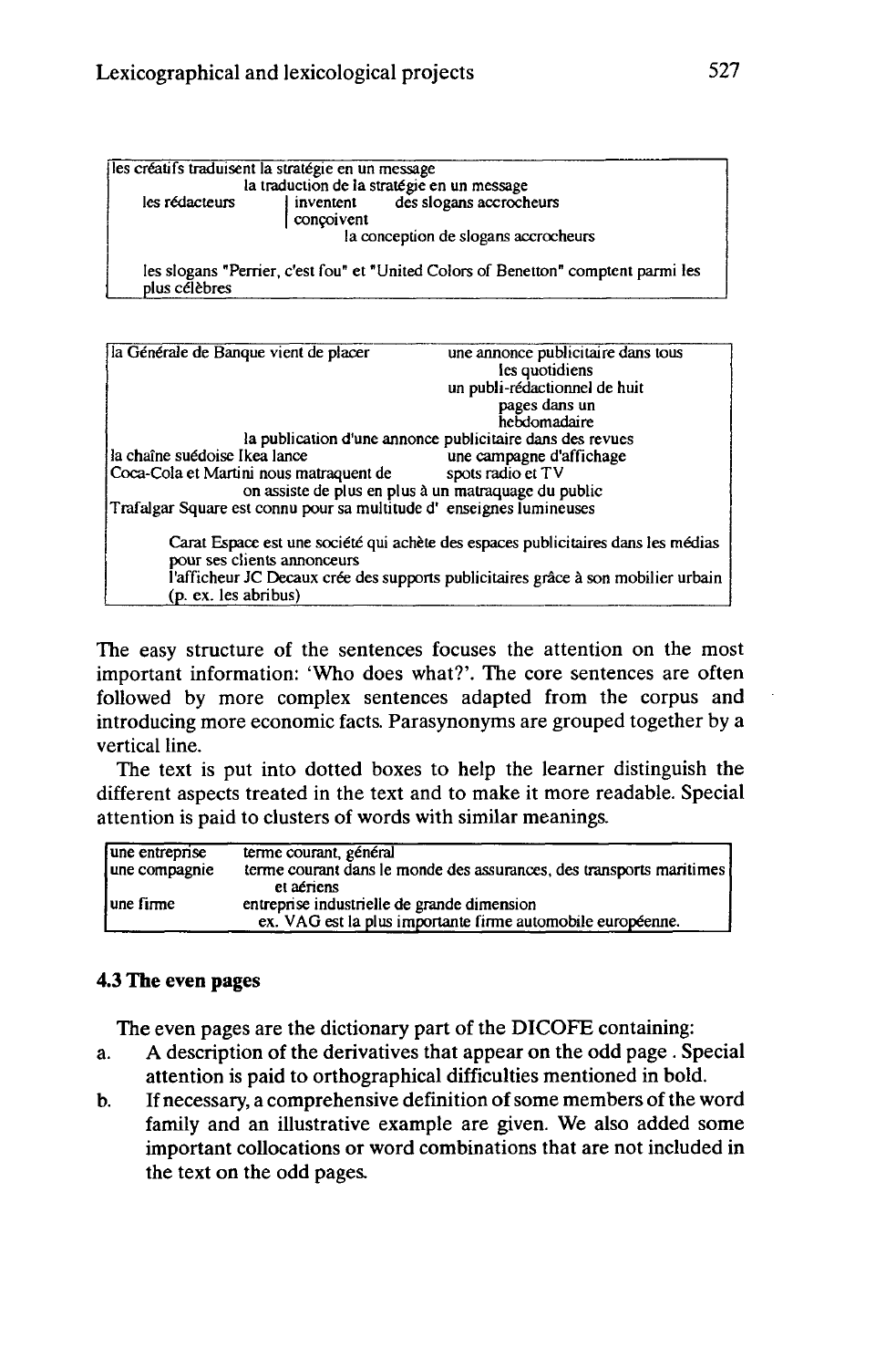| substantif/nom<br>quoj                                                                                                                                                      | qui                                                                                            | verbe                                                                                              | adjectif<br>adverbe                                                                                                                                                                                                                                                                              |
|-----------------------------------------------------------------------------------------------------------------------------------------------------------------------------|------------------------------------------------------------------------------------------------|----------------------------------------------------------------------------------------------------|--------------------------------------------------------------------------------------------------------------------------------------------------------------------------------------------------------------------------------------------------------------------------------------------------|
| une action<br>un actionnariat                                                                                                                                               | un actionnaire                                                                                 |                                                                                                    |                                                                                                                                                                                                                                                                                                  |
| une action<br>1.1. un portefeuille d'actions<br>1.3. émettre des actions<br>négocier des actions:<br>céder des actions<br>un actionnariat<br>1. L'ensemble des actionnaires | 1.2. une action nominative $\leq$<br>coter une action en Bourse<br><-><br>la cession d'actions | une action au porteur<br>l'émission d'actions<br>(r) acheter des actions<br>le (r) achat d'actions | 1. Titre délivré par une société de capitaux qui donne à son détenteur la propriété<br>d'une partie du capital avec tous les droits attachés à cette propriété. () Son<br>revenu, appelé dividende, est touché par l'actionnaire (d'après Silem 1989:9).<br>la cotation (d'une action) en Bourse |

It is important to note that the complete text of the DICOFE is only in French.

### **4.4 The exercise book**

The exercises provided in the different DICOFE exercise books are classified according to the following principles:

- a. An exercise on single words, words in combination with others and words in the text.
- b. Written and spoken exercises.
- c. Yes-or-no questions and open exercises.

They present more than twenty different tasks: from easy translation exercises on single words to an exercise on what a learner can do with the DICOFE to better understand texts and how he can use his reading to develop his own vocabulary following the general organisation of the DICOFE. We added a key to all the exercises and many comments so that the learner should be able to do them autonomously. To encourage an autonomous attitude, we made ten simple exercises which precede the real vocabulary exercises to help the user find his/her way to the answers in the DICOFE.

It has to be noted that the exercises are meant for Dutch-speaking learners: we give a complete translation of the index of the DICOFE (words and word combinations) keeping the same layout in the two indices (Dutch index in the exercise book; French index in the DICOFE). To facilitate searching a Dutch word in this translated index, an alphabetical list of all Dutch lemmas is also provided. The learner can thus start with a Dutch word and find it easily in the translated index in Dutch (with all word combinations). He then can without any problem find the word in French in